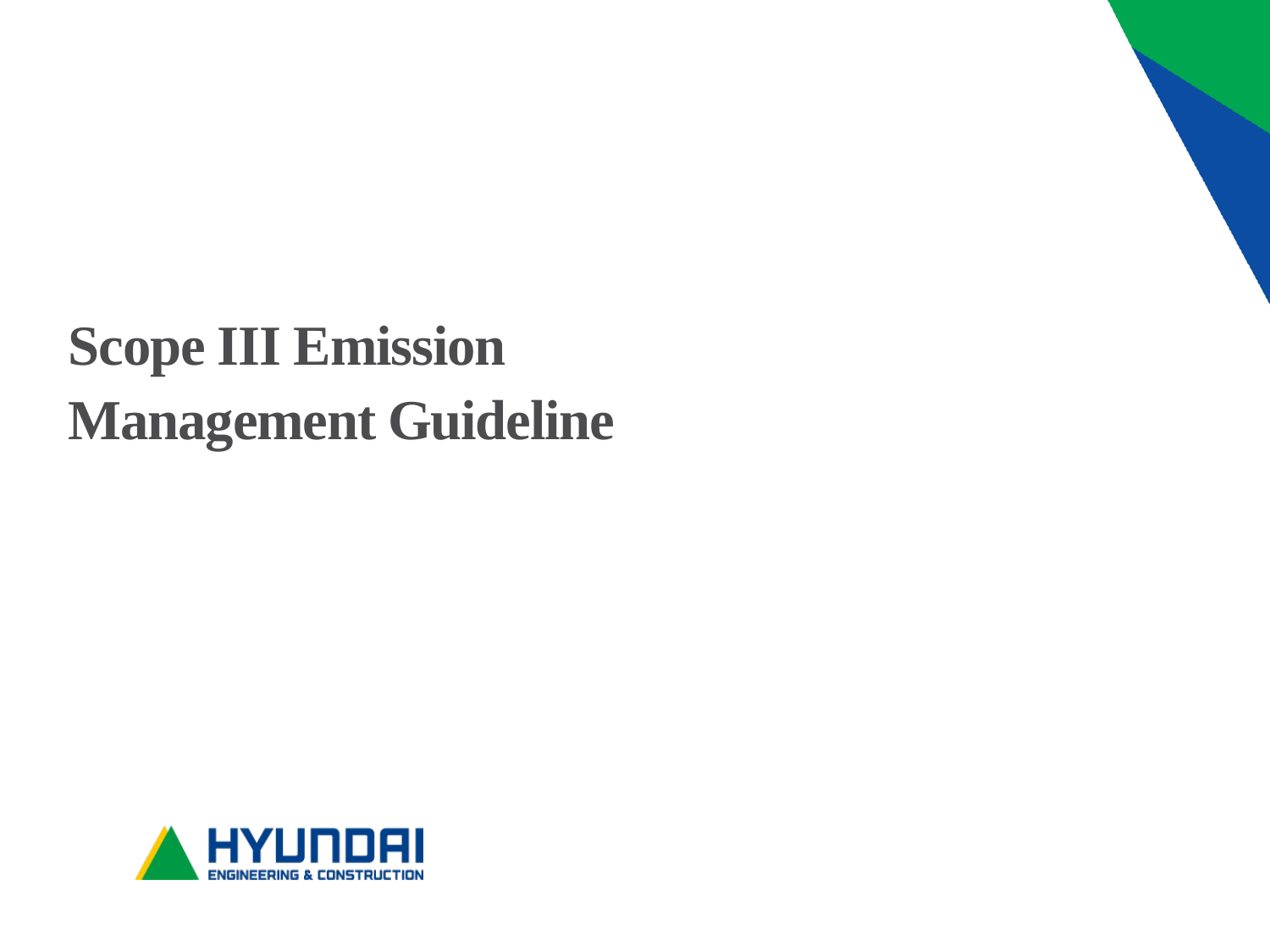#### 1.1. Background

The global surface temperature has risen by 0.7℃ (1.7℃ in Korea) over the past 100 years, and climate change entailing extreme weather phenomena, a rise in sea level, and the extinction of wild creatures has become a global issue, with international communities calling for international cooperation in preparation for climate change. Sustainability, in this regards, has been strengthened within the global market, by beefing up international standards and agreements thereof, and regulations on domestic energy and climate change have also been expanded. With the growth of the green finance market and rising demand for information on carbon by stakeholders, the systematic response of the enterprise management system is urgently called for.

GHG emissions in Korea have rapidly increased, the country ranking  $7<sup>th</sup>$  over the globe as of 2010 due to the rapid growth of energy-intensive industry, with consequent pressure from the international community for reduction in GHG emissions. In addition, a domestic policy for climate change was set for 30% reduction BAU (Business As Usual) by 2020, signaling that it is a critical point for businesses to manage carbon emissions. Therefore, proactive management systems and outcomes are called for that include not only just internal reduction but also involve suppliers, logistics, employees, and product use to control and reduce carbon emissions. Following this trend, we also need to establish measures in preparation for such a business climate.

For voluntary introduction of carbon management systems, not just compulsory response to regulations, Hyundai E&C established the calculation of Scope 3 carbon emissions, representing suppliers, use of products and services, daily commutes and business trips by employees, methods of reduction, and calculates the metrics to lead the upcoming climate-energy market.

To that end, Hyundai E&C developed a manual for the calculation of Scope 3 carbon emissions and reduction to set up an internal carbon management system.

These guidelines are for Hyundai E&C's calculation of Scope 3 carbon emissions.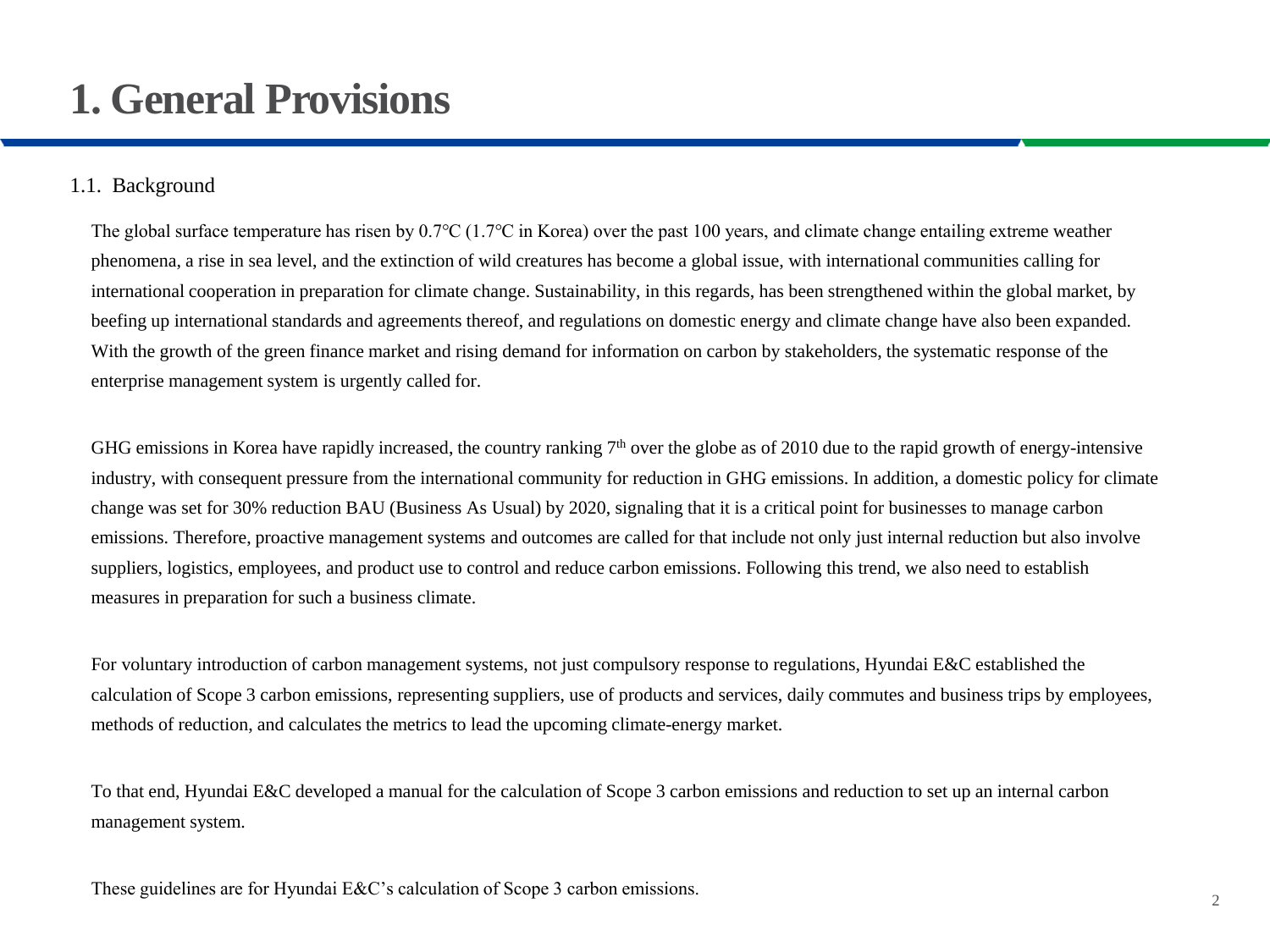### **1. General Provisions**

#### 1.2. Purpose

Hyundai E&C aims to enhance employees' understanding and capacities in carbon management by controlling Scope 3 emissions and strengthening the carbon management system, step up responses to climate change and identify new business opportunities by taking on leadership in sustainable management with enhanced brand value as an eco-friendly business.

These guidelines are created to instruct working groups (executive lead, segment lead) about Scope 3 GHG emissions calculation.

#### 1.3. Scope of application

Scope 3 emissions refers to indirect emissions of energy consumed and GHG outside the business activity territory, not subject to the control of the business, hence falling into the scope of the business' voluntary management not related to regulations

Hyundai E&C set the scope of Scope 3 emissions management including emissions from supply chains by suppliers (supply chains), emissions from the use of products/services by consumers (use), emissions from employees' business trips • daily commutes • internal water use and waste disposal (other Scope 3), and aims to calculate and manage these emissions according to these guidelines.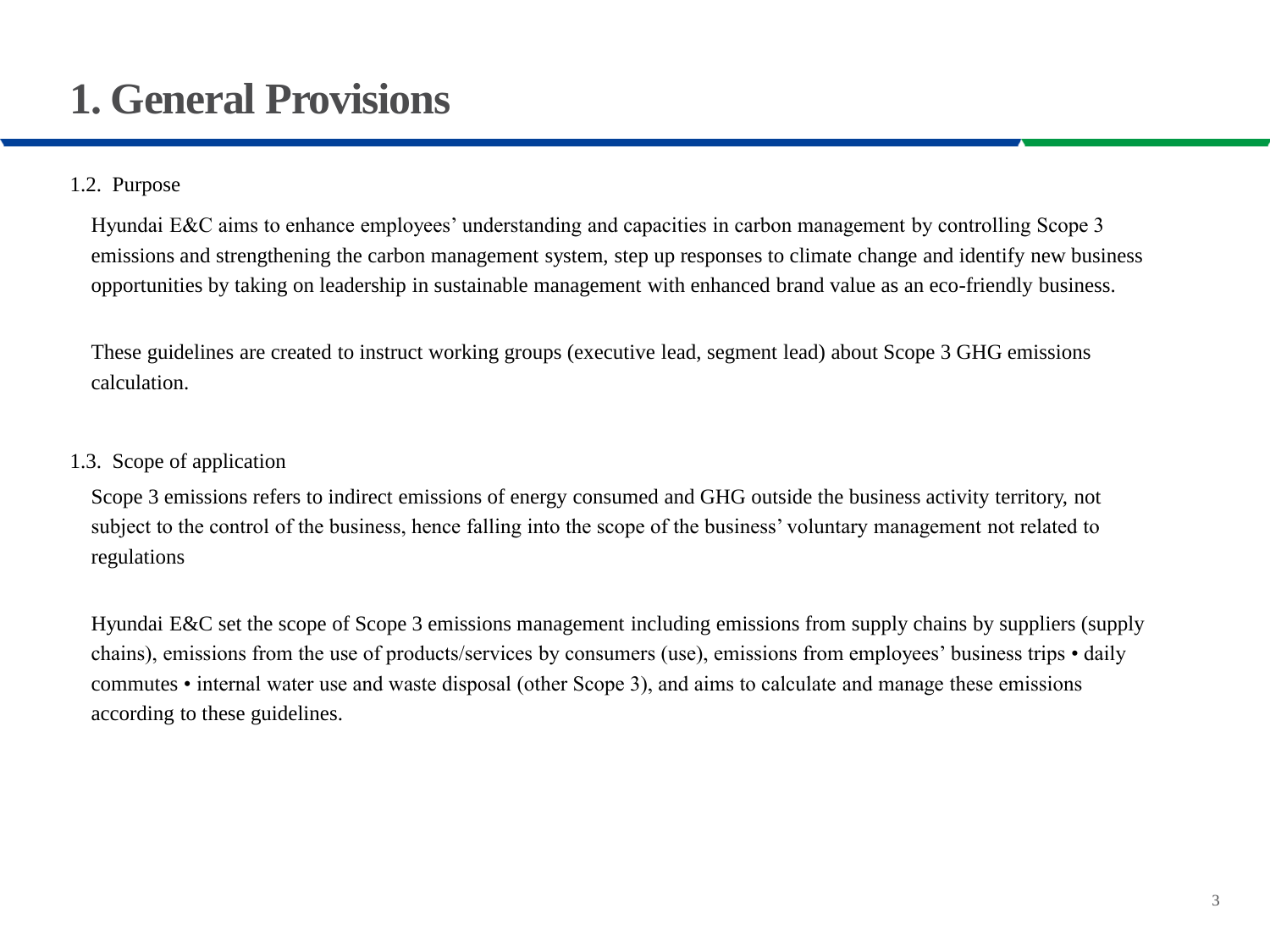#### 2.1. Accountability and authority

We define roles and responsibilities by task and organization to build up a Scope 3 GHG emissions calculation system and consistent management

#### 2.1.1. Chief Env. Officer

Highest ranking person responsible for enterprise environmental management, with accountability and authority on support and approval required for conducting Scope 3 emissions calculations.

- Heads up organization of task force for Scope 3 calculation and management
- Sources human resources for task force
- Provides necessary technical and financial support to task force
- Final confirmation on internal/external reports and results of review

The Chief Env. Officer can delegate to a person in charge the accountability and authority required for conducting Scope 3 emissions calculations and their management.

#### 2.1.2. Person in charge

Person in charge of Scope 3 emissions calculation, with accountability and authority on the operation of the task force for Scope 3 calculations

- Operation of task force
- Allocates and manages human resources
- Reviews role and responsibility of each employee in charge
- Any other duties imposed by the director of a climate change committee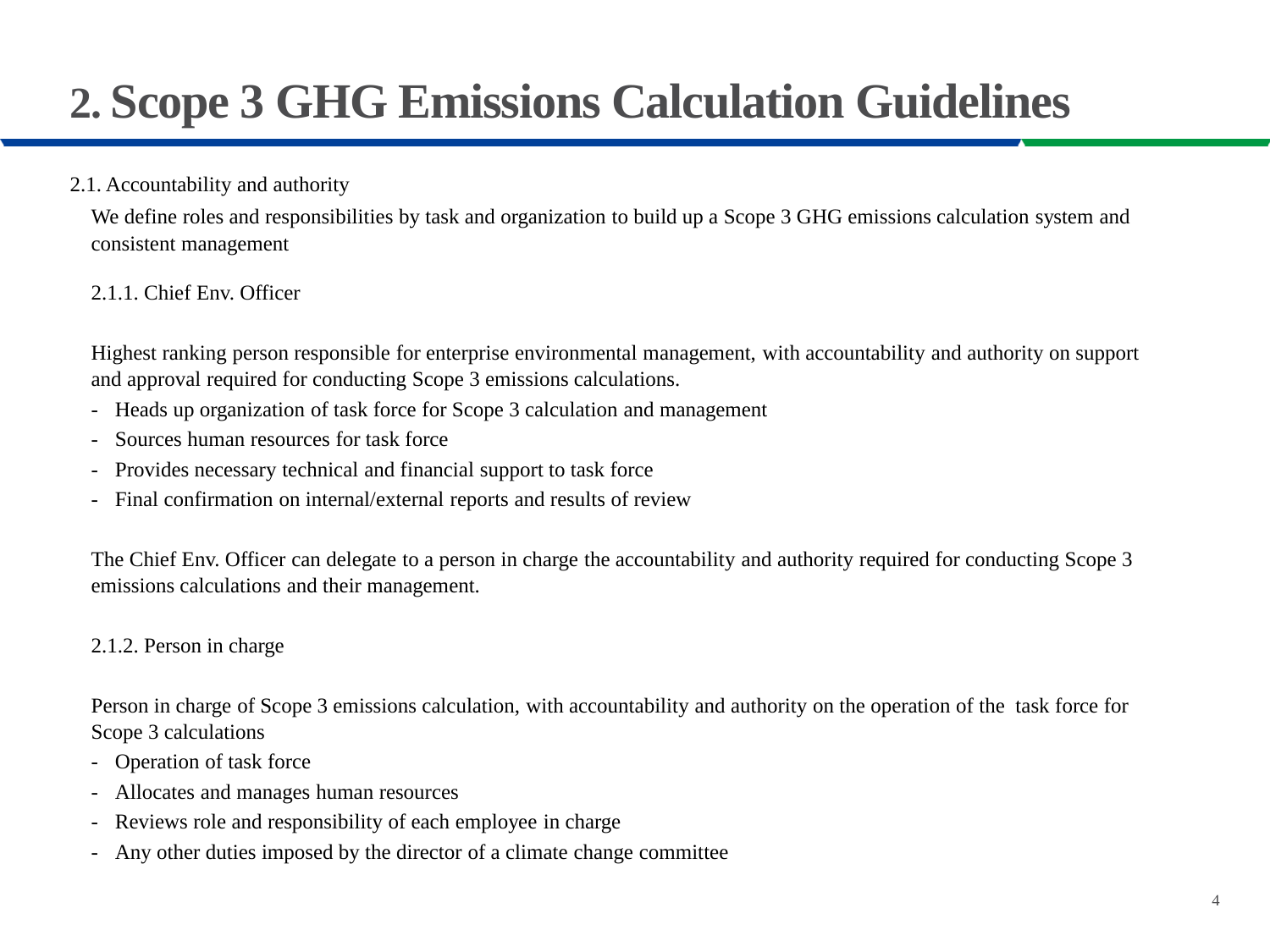#### 2.1.3. General Manager

The general manager is responsible for the execution of Scope 3 emissions calculation, with accountability and authority on the management of actual emissions calculation, responses to verification, and reporting.

- Calculation planning
- Requests for data collection to segment managers
- Compiles estimation and supporting documents and reviews estimation
- Selects outsourcing verification agencies and responds to verification
- Confirms results of verification
- Revision of management manual contingent upon internal/external changes
- Reports the calculation

#### 2.1.4. Segment Manager

More than 1 person can assume the role of segment manager, with accountability and authority on data collection for their respective segment

- Supply chain Use segment
- other Scope 3 segments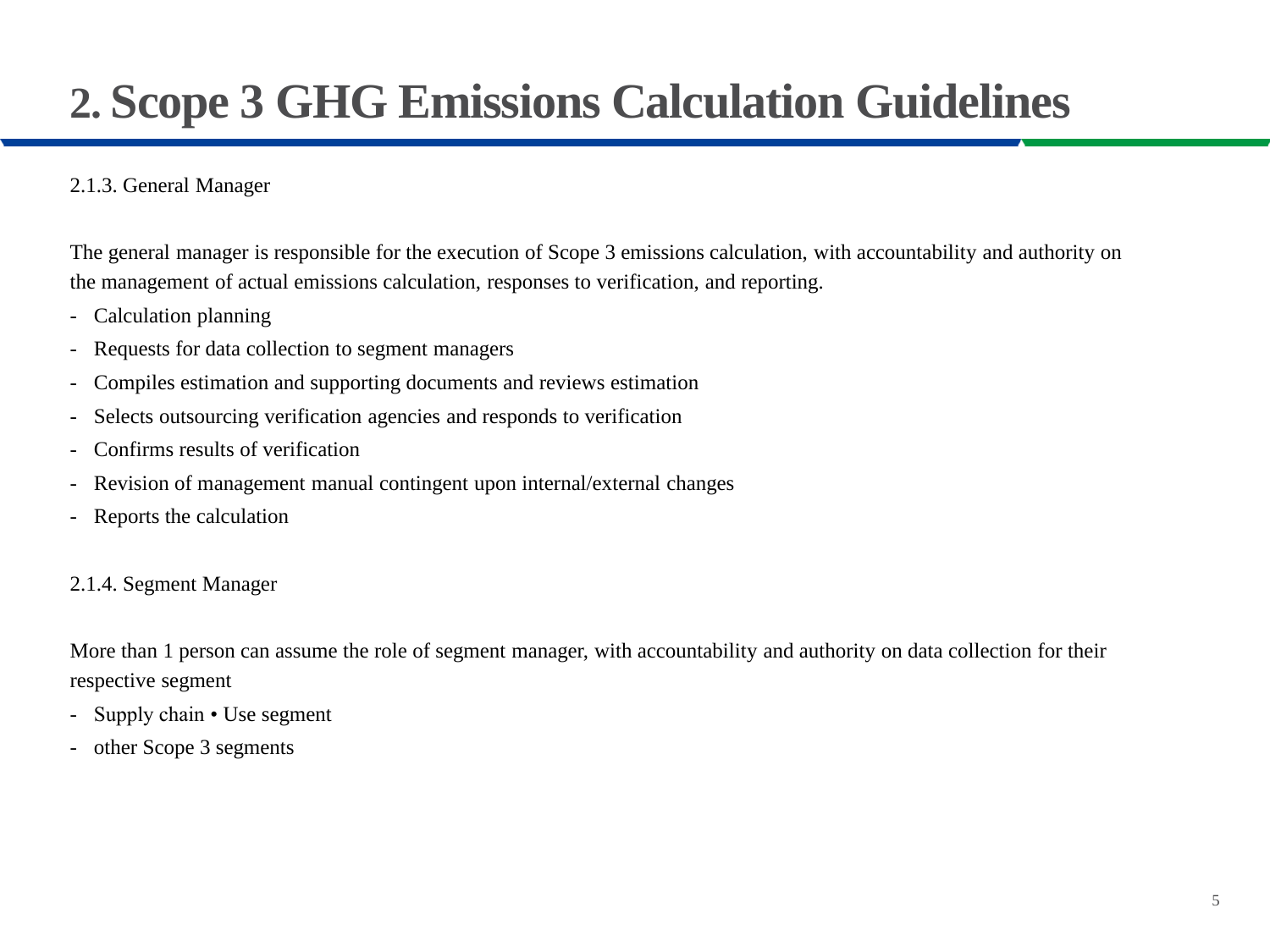#### 2.2. Scope 3 GHG emissions calculation and reporting process

Scope 3 GHG emissions calculation is conducted from January to April for the given year, with classification of supply chain, use, and other Scope 3.

2.2.1. Emissions calculation planning (1<sup>st</sup>-2<sup>nd</sup> week of Jan., General Manager)

After being informed by the Chief Env. Officer (or segment lead) of the annual environmental management plan and organizational structure, the general manager sets out calculations planning regarding the company's Scope 3 GHG emissions for the given year.

It is conducted for all modules, and calculation plans with those of prior years taken into account will be forwarded to people in charge

2.2.2. Selection of verification agency (3<sup>th</sup>-4<sup>th</sup> week of Jan., General Manager)

The general manager selects an agency for verification of Scope 3 GHG emissions, enters into a contract, and arranges the timeline for verification. Applied to all modules.

#### 2.2.3. Selection of calculation subject (1<sup>st</sup>-2<sup>nd</sup> week of Feb., Segment Manager)

Segment managers for supply chains and use segments confirm the process of 'subject selection' and pre-select suppliers, products, and services subject to calculation for the given year.

2.2.4. Set-up of scenario, logic, and emissions coefficient (3<sup>rd</sup>-4<sup>th</sup> week of Feb., Segment Manager) Segment leads for supply chains and use segments confirm 'calculation scenario, logic, coefficient' from the manual, establish calculation logic and the scenario for the given year, and pre-set up the emission coefficient.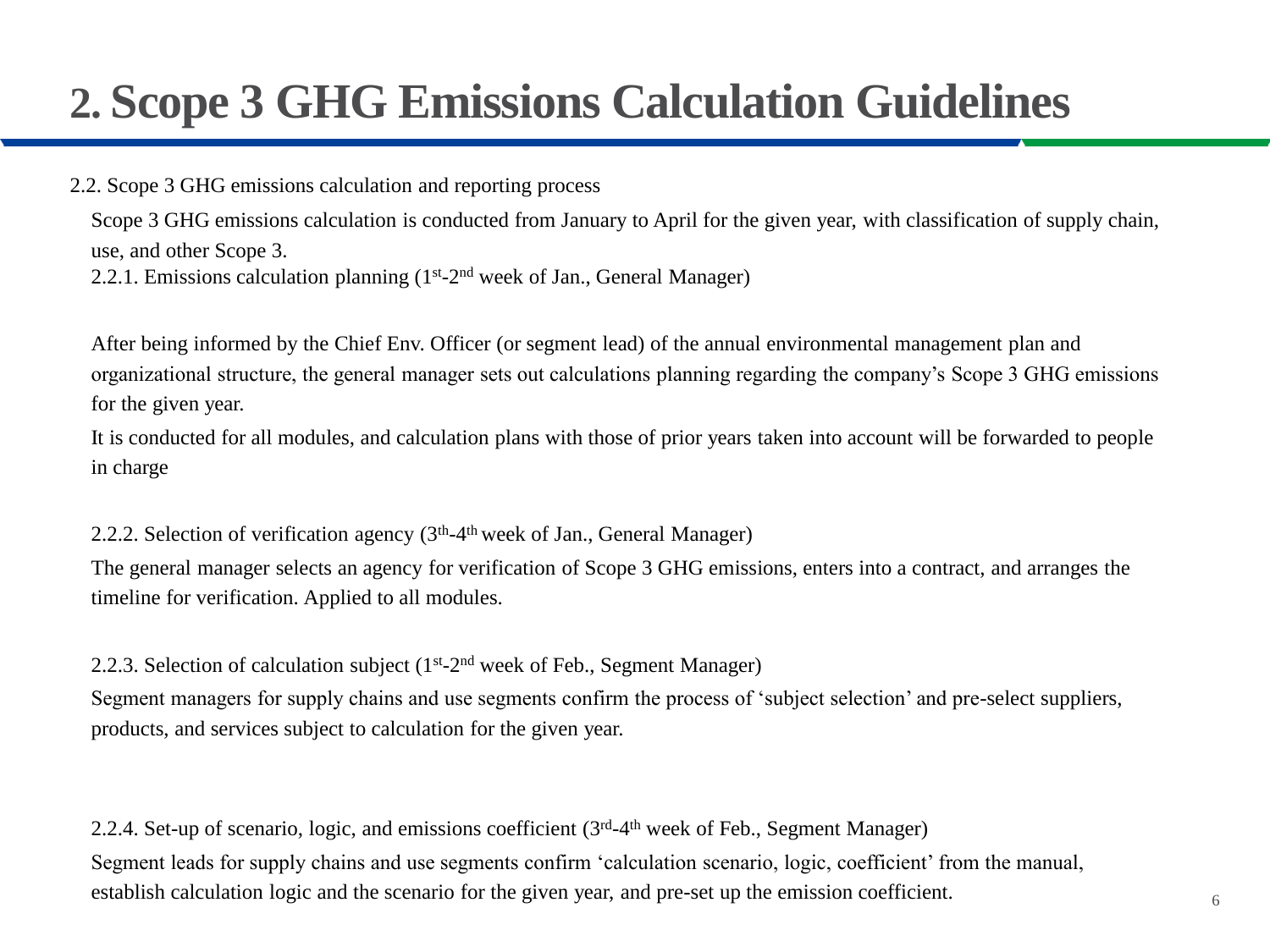2.2.5. Data collection and completion of calculation(1<sup>st</sup>-4<sup>th</sup> week of March, Segment Manager)

Managers of each segment collect activity data required for emissions calculations, calculate emissions, and once calculations are completed, forward them to the general manager. Applied to all modules

2.2.6. Review of calculation and response to verification (1<sup>st</sup>-2<sup>nd</sup> week of April, General Manager)

The general manager confirms the consolidated calculations based on inputs made by each segment manager and compiles supporting documents to prepare for verification. Applied to all modules.

2.2.7. Completion of verification and reporting (3rd-4<sup>th</sup> week of April, General Manager)

The general manager completes the response to verification and reports verified emissions to the Chief Env. Officer (or person in charge). Once applied to all modules, Scope 3 emissions calculations for the given year are completed.